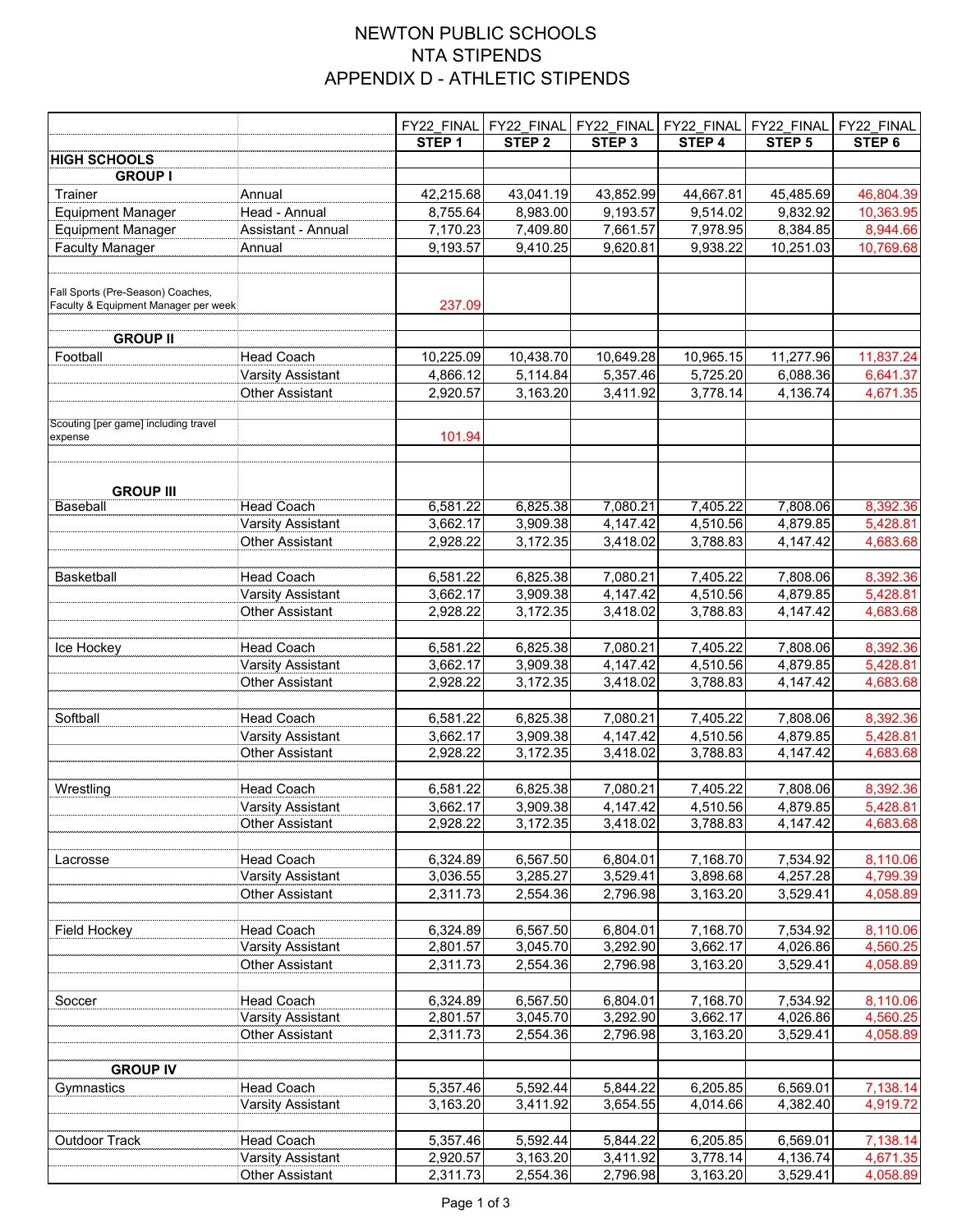## NEWTON PUBLIC SCHOOLS NTA STIPENDS APPENDIX D - ATHLETIC STIPENDS

|                       |                                             | FY22_FINAL           | FY22_FINAL           |                      | FY22_FINAL FY22_FINAL | FY22_FINAL           | FY22_FINAL           |
|-----------------------|---------------------------------------------|----------------------|----------------------|----------------------|-----------------------|----------------------|----------------------|
|                       |                                             | STEP <sub>1</sub>    | STEP <sub>2</sub>    | STEP <sub>3</sub>    | STEP 4                | STEP <sub>5</sub>    | STEP 6               |
| <b>Cross Country</b>  | Head Coach                                  | 5,357.46             | 5,592.44             | 5,844.22             | 6,205.85              | 6,569.01             | 7,138.14             |
|                       | Varsity Assistant                           | 2,801.57             | 3,045.70             | 3,292.90             | 3,662.17              | 4,026.86             | 4,560.25             |
|                       |                                             |                      |                      |                      |                       |                      |                      |
| <b>Indoor Track</b>   | <b>Head Coach</b>                           | 5,357.46             | 5,592.44             | 5,844.22             | 6,205.85              | 6,569.01             | 7,138.14             |
|                       | Varsity Assistant                           | 2,801.57             | 3,045.70             | 3,292.90             | 3,662.17              | 4,026.86             | 4,560.25             |
|                       | <b>Other Assistant</b>                      | 2,311.73             | 2,554.36             | 2,796.98             | 3,163.20              | 3,529.41             | 4,058.89             |
|                       |                                             |                      |                      |                      |                       |                      |                      |
| Swimming              | <b>Head Coach</b>                           | 5,357.46             | 5,592.44             | 5,844.22             | 6,205.85              | 6,569.01             | 7,138.14             |
|                       | Varsity Assistant                           | 2,801.57             | 3,045.70             | 3,292.90             | 3,662.17              | 4,026.86             | 4,560.25             |
|                       | <b>Other Assistant</b>                      | 2,311.73             | 2,554.36             | 2,796.98             | 3,163.20              | 3,529.41             | 4,058.89             |
|                       |                                             |                      |                      |                      |                       |                      |                      |
| Volleyball            | <b>Head Coach</b>                           | 5,357.46             | 5,592.44             | 5,844.22             | 6,205.85              | 6,569.01             | 7,138.14             |
|                       | Varsity Assistant<br><b>Other Assistant</b> | 2,801.57<br>2,311.73 | 3,045.70<br>2,554.36 | 3,292.90<br>2,796.98 | 3,662.17<br>3,163.20  | 4,026.86<br>3,529.41 | 4,560.25<br>4,058.89 |
|                       |                                             |                      |                      |                      |                       |                      |                      |
| Tennis                | <b>Head Coach</b>                           | 5,357.46             | 5,592.44             | 5,844.22             | 6,205.85              | 6,569.01             | 7,138.14             |
|                       | Varsity Assistant                           | 2,801.57             | 3,045.70             | 3,292.90             | 3,662.17              | 4,026.86             | 4,560.25             |
|                       |                                             |                      |                      |                      |                       |                      |                      |
| <b>GROUP V</b>        |                                             |                      |                      |                      |                       |                      |                      |
| Golf                  | <b>Head Coach</b>                           | 3,662.17             | 3,909.38             | 4,147.42             | 4,509.05              | 4,879.85             | 5,428.81             |
|                       | Varsity Assistant                           | 2,072.18             | 2,320.90             | 2,560.46             | 2,928.22              | 3,292.90             | 3,822.85             |
|                       |                                             |                      |                      |                      |                       |                      |                      |
| Skiing                | <b>Head Coach</b>                           | 3,662.17             | 3,909.38             | 4,147.42             | 4,509.05              | 4,879.85             | 5,428.81             |
|                       | Varsity Assistant                           | 2,072.18             | 2,320.90             | 2,560.46             | 2,928.22              | 3,292.90             | 3,822.85             |
|                       |                                             |                      |                      |                      |                       |                      |                      |
| <b>GROUP VI</b>       |                                             |                      |                      |                      |                       |                      |                      |
| Cheerleaders<br>Dance | <b>Head Coach</b><br>Head Coach             | 2,703.91<br>1,849.40 | 2,920.57<br>2,095.06 | 3,163.20<br>2,333.11 | 3,529.41<br>2,699.32  | 3,901.73<br>3,071.64 | 4,430.68<br>3,592.97 |
| Intramurals           | <b>Head Coach</b>                           | 1,951.63             | 2,043.19             | 2,139.32             | 2,238.51              | 2,333.11             | 2,463.72             |
|                       |                                             |                      |                      |                      |                       |                      |                      |
| <b>MIDDLE SCHOOLS</b> |                                             |                      |                      |                      |                       |                      |                      |
| Baseball              | <b>Head Coach</b>                           | 2,673.38             | 2,920.57             | 3,163.20             | 3,529.41              | 3,901.73             | 4,429.14             |
|                       | <b>Varsity Assistant</b>                    | 1,821.93             | 2,069.14             | 2,311.73             | 2,673.38              | 3,036.55             | 3,568.29             |
|                       | <b>Other Assistant</b>                      | 1,217.69             | 1,458.76             | 1,950.10             | 2,462.18              |                      |                      |
|                       |                                             |                      |                      |                      |                       |                      |                      |
| Basketball            | <b>Head Coach</b>                           | 2,673.38             | 2,920.57             | 3,163.20             | 3,529.41              | 3,901.73             | 4,429.14<br>3,568.29 |
|                       | <b>Varsity Assistant</b>                    | 1,821.93             | 2,069.14             | 2,311.73             | 2,673.38              | 3,036.55             |                      |
| <b>Cross Country</b>  | Head Coach                                  | 2,673.38             | 2,920.57             | 3,163.20             | 3,529.41              | 3,901.73             | 4,429.14             |
|                       | Varsity Assistant                           | 1,821.93             | 2,069.14             | 2,311.73             | 2,673.38              | 3,036.55             | 3,568.29             |
|                       |                                             |                      |                      |                      |                       |                      |                      |
| Football              | Head Coach                                  | 2,920.57             | 3,163.20             | 3,410.40             | 3,778.14              | 4,136.74             | 4,671.35             |
|                       | Varsity Assistant                           | 2,069.14             | 2,311.73             | 2,554.36             | 2,920.57              | 3,285.27             | 3,815.13             |
|                       | <b>Other Assistant</b>                      | 1,217.69             | 1,458.76             | 1,950.10             | 2,462.18              |                      |                      |
|                       |                                             |                      |                      |                      |                       |                      |                      |
| Ice Hockey            | <b>Head Coach</b>                           | 2,673.38             | 2,920.57             | 3,163.20             | 3,529.41              | 3,901.73             | 4,429.14             |
|                       | Varsity Assistant                           | 1,821.93             | 2,069.14             | 2,311.73             | 2,673.38              | 3,036.55             | 3,568.29             |
|                       |                                             |                      |                      |                      |                       |                      |                      |
| Intramurals           | Head Coach                                  | 2,043.14             | 2,140.68             | 2,239.80             | 2,345.30              | 2,474.60             |                      |
|                       |                                             |                      |                      |                      |                       |                      |                      |
| Lacrosse              | <b>Head Coach</b><br>Varsity Assistant      | 2,673.38<br>1,821.93 | 2,920.57<br>2,069.14 | 3,163.20<br>2,311.73 | 3,529.41<br>2,673.38  | 3,901.73<br>3,036.55 | 4,429.14<br>3,568.29 |
|                       | Other Assistant                             | 1,217.69             | 1,458.76             | 1,950.10             | 2,462.18              |                      |                      |
|                       |                                             |                      |                      |                      |                       |                      |                      |
| Sports Club           | <b>Head Coach</b>                           | 1,702.92             | 1,950.10             | 2,194.25             | 2,554.36              | 2,920.57             | 3,447.98             |
|                       |                                             |                      |                      |                      |                       |                      |                      |